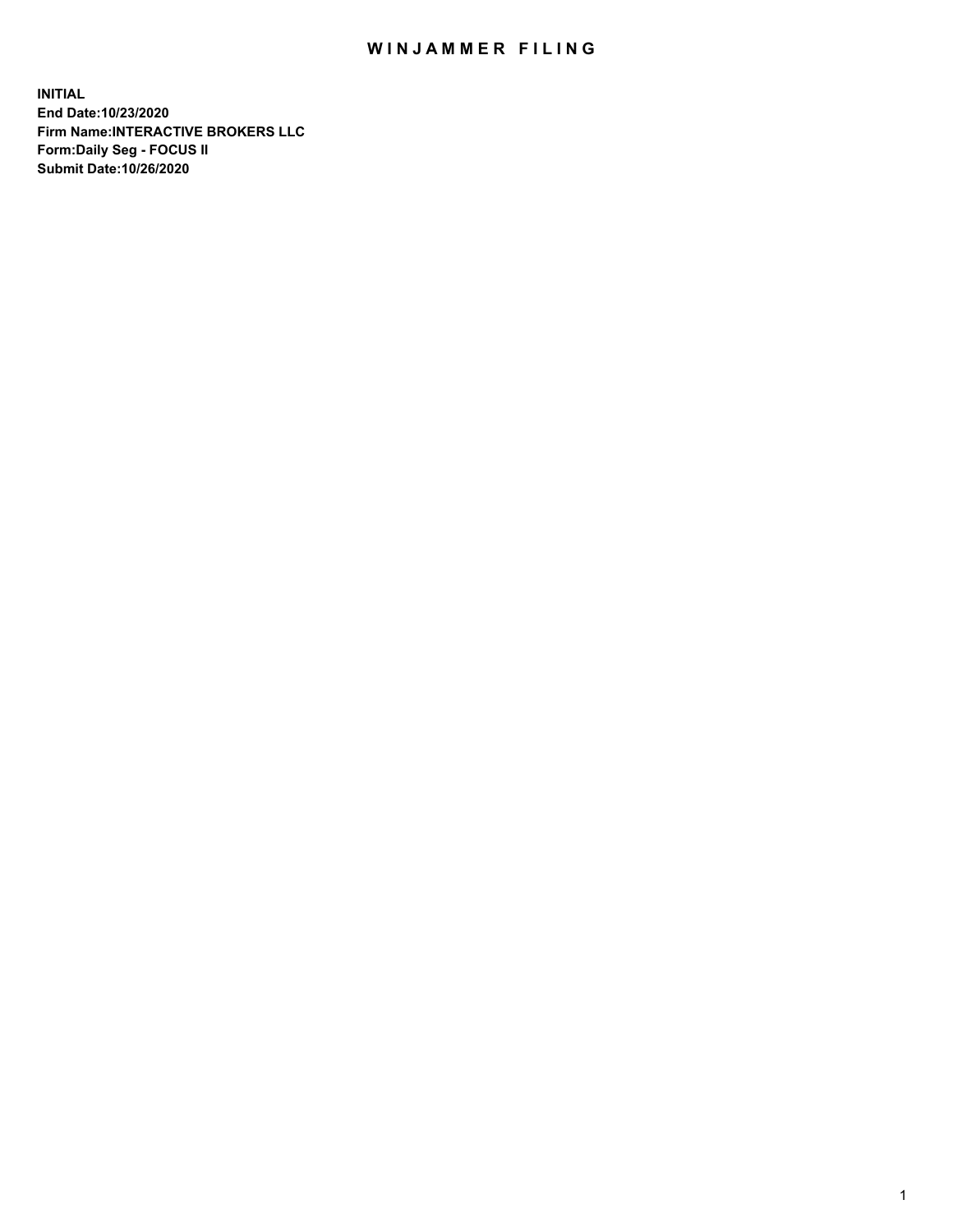**INITIAL End Date:10/23/2020 Firm Name:INTERACTIVE BROKERS LLC Form:Daily Seg - FOCUS II Submit Date:10/26/2020 Daily Segregation - Cover Page**

| Name of Company                                                                                                                                                                                                                                                                                                                | <b>INTERACTIVE BROKERS LLC</b>                                                  |  |
|--------------------------------------------------------------------------------------------------------------------------------------------------------------------------------------------------------------------------------------------------------------------------------------------------------------------------------|---------------------------------------------------------------------------------|--|
| <b>Contact Name</b>                                                                                                                                                                                                                                                                                                            | James Menicucci                                                                 |  |
| <b>Contact Phone Number</b>                                                                                                                                                                                                                                                                                                    | 203-618-8085                                                                    |  |
| <b>Contact Email Address</b>                                                                                                                                                                                                                                                                                                   | jmenicucci@interactivebrokers.c<br>om                                           |  |
| FCM's Customer Segregated Funds Residual Interest Target (choose one):<br>a. Minimum dollar amount: ; or<br>b. Minimum percentage of customer segregated funds required:%; or<br>c. Dollar amount range between: and; or<br>d. Percentage range of customer segregated funds required between:% and%.                          | <u>0</u><br>$\overline{\mathbf{0}}$<br>155,000,000 245,000,000<br><u>00</u>     |  |
| FCM's Customer Secured Amount Funds Residual Interest Target (choose one):<br>a. Minimum dollar amount: ; or<br>b. Minimum percentage of customer secured funds required:% ; or<br>c. Dollar amount range between: and; or<br>d. Percentage range of customer secured funds required between:% and%.                           | <u>0</u><br>$\overline{\mathbf{0}}$<br>80,000,000 120,000,000<br>0 <sub>0</sub> |  |
| FCM's Cleared Swaps Customer Collateral Residual Interest Target (choose one):<br>a. Minimum dollar amount: ; or<br>b. Minimum percentage of cleared swaps customer collateral required:% ; or<br>c. Dollar amount range between: and; or<br>d. Percentage range of cleared swaps customer collateral required between:% and%. | <u>0</u><br>$\underline{\mathbf{0}}$<br>0 <sub>0</sub><br>0 <sub>0</sub>        |  |

Attach supporting documents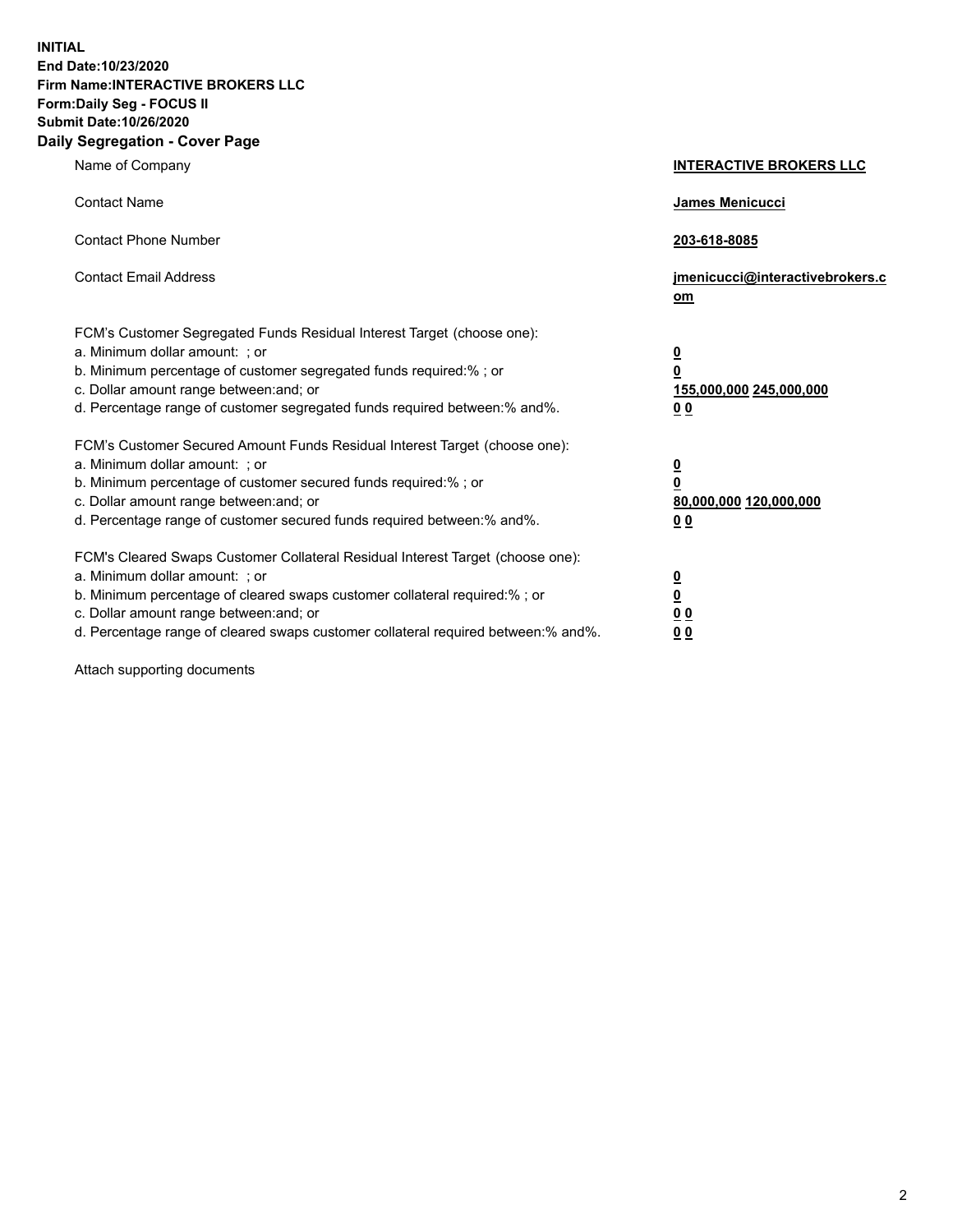**INITIAL End Date:10/23/2020 Firm Name:INTERACTIVE BROKERS LLC Form:Daily Seg - FOCUS II Submit Date:10/26/2020 Daily Segregation - Secured Amounts**

## Foreign Futures and Foreign Options Secured Amounts Amount required to be set aside pursuant to law, rule or regulation of a foreign government or a rule of a self-regulatory organization authorized thereunder **0** [7305] 1. Net ledger balance - Foreign Futures and Foreign Option Trading - All Customers A. Cash **579,874,250** [7315] B. Securities (at market) **0** [7317] 2. Net unrealized profit (loss) in open futures contracts traded on a foreign board of trade **3,756,571** [7325] 3. Exchange traded options a. Market value of open option contracts purchased on a foreign board of trade **3,116,361** [7335] b. Market value of open contracts granted (sold) on a foreign board of trade **-1,514,676** [7337] 4. Net equity (deficit) (add lines 1. 2. and 3.) **585,232,506** [7345] 5. Account liquidating to a deficit and account with a debit balances - gross amount **6,954** [7351] Less: amount offset by customer owned securities **0** [7352] **6,954** [7354] 6. Amount required to be set aside as the secured amount - Net Liquidating Equity Method (add lines 4 and 5) **585,239,460** [7355] 7. Greater of amount required to be set aside pursuant to foreign jurisdiction (above) or line 6. **585,239,460** [7360] FUNDS DEPOSITED IN SEPARATE REGULATION 30.7 ACCOUNTS 1. Cash in banks A. Banks located in the United States **48,751,796** [7500] B. Other banks qualified under Regulation 30.7 **0** [7520] **48,751,796** [7530] 2. Securities A. In safekeeping with banks located in the United States **499,939,000** [7540] B. In safekeeping with other banks qualified under Regulation 30.7 **0** [7560] **499,939,000** [7570] 3. Equities with registered futures commission merchants A. Cash **0** [7580] B. Securities **0** [7590] C. Unrealized gain (loss) on open futures contracts **0** [7600] D. Value of long option contracts **0** [7610] E. Value of short option contracts **0** [7615] **0** [7620] 4. Amounts held by clearing organizations of foreign boards of trade A. Cash **0** [7640] B. Securities **0** [7650] C. Amount due to (from) clearing organization - daily variation **0** [7660] D. Value of long option contracts **0** [7670] E. Value of short option contracts **0** [7675] **0** [7680] 5. Amounts held by members of foreign boards of trade A. Cash **149,160,796** [7700] B. Securities **0** [7710] C. Unrealized gain (loss) on open futures contracts **7,686,575** [7720] D. Value of long option contracts **3,116,361** [7730] E. Value of short option contracts **-1,514,676** [7735] **158,449,056** [7740] 6. Amounts with other depositories designated by a foreign board of trade **0** [7760] 7. Segregated funds on hand **0** [7765] 8. Total funds in separate section 30.7 accounts **707,139,852** [7770] 9. Excess (deficiency) Set Aside for Secured Amount (subtract line 7 Secured Statement Page 1 from Line 8) **121,900,392** [7380] 10. Management Target Amount for Excess funds in separate section 30.7 accounts **80,000,000** [7780] 11. Excess (deficiency) funds in separate 30.7 accounts over (under) Management Target **41,900,392** [7785]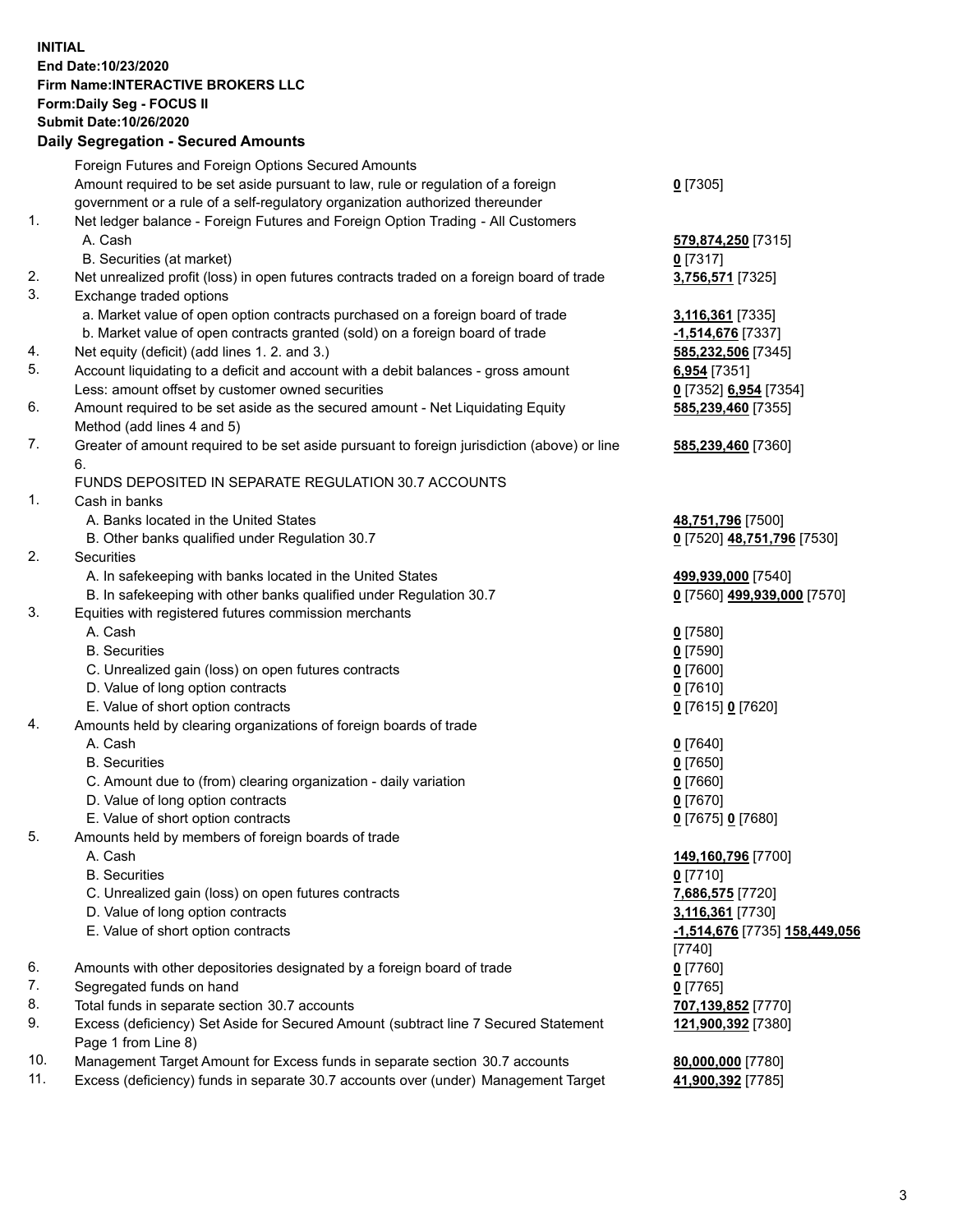**INITIAL End Date:10/23/2020 Firm Name:INTERACTIVE BROKERS LLC Form:Daily Seg - FOCUS II Submit Date:10/26/2020 Daily Segregation - Segregation Statement** SEGREGATION REQUIREMENTS(Section 4d(2) of the CEAct) 1. Net ledger balance A. Cash **5,431,015,012** [7010] B. Securities (at market) **0** [7020] 2. Net unrealized profit (loss) in open futures contracts traded on a contract market **21,888,415** [7030] 3. Exchange traded options A. Add market value of open option contracts purchased on a contract market **286,404,773** [7032] B. Deduct market value of open option contracts granted (sold) on a contract market **-256,009,039** [7033] 4. Net equity (deficit) (add lines 1, 2 and 3) **5,483,299,161** [7040] 5. Accounts liquidating to a deficit and accounts with debit balances - gross amount **6,123,964** [7045] Less: amount offset by customer securities **0** [7047] **6,123,964** [7050] 6. Amount required to be segregated (add lines 4 and 5) **5,489,423,125** [7060] FUNDS IN SEGREGATED ACCOUNTS 7. Deposited in segregated funds bank accounts A. Cash **1,174,743,380** [7070] B. Securities representing investments of customers' funds (at market) **2,450,232,895** [7080] C. Securities held for particular customers or option customers in lieu of cash (at market) **0** [7090] 8. Margins on deposit with derivatives clearing organizations of contract markets A. Cash **6,690,499** [7100] B. Securities representing investments of customers' funds (at market) **2,021,025,453** [7110] C. Securities held for particular customers or option customers in lieu of cash (at market) **0** [7120] 9. Net settlement from (to) derivatives clearing organizations of contract markets **6,354,936** [7130] 10. Exchange traded options A. Value of open long option contracts **286,227,252** [7132] B. Value of open short option contracts **-255,970,430** [7133] 11. Net equities with other FCMs A. Net liquidating equity **0** [7140] B. Securities representing investments of customers' funds (at market) **0** [7160] C. Securities held for particular customers or option customers in lieu of cash (at market) **0** [7170] 12. Segregated funds on hand **0** [7150] 13. Total amount in segregation (add lines 7 through 12) **5,689,303,985** [7180] 14. Excess (deficiency) funds in segregation (subtract line 6 from line 13) **199,880,860** [7190] 15. Management Target Amount for Excess funds in segregation **155,000,000** [7194] **44,880,860** [7198]

16. Excess (deficiency) funds in segregation over (under) Management Target Amount Excess